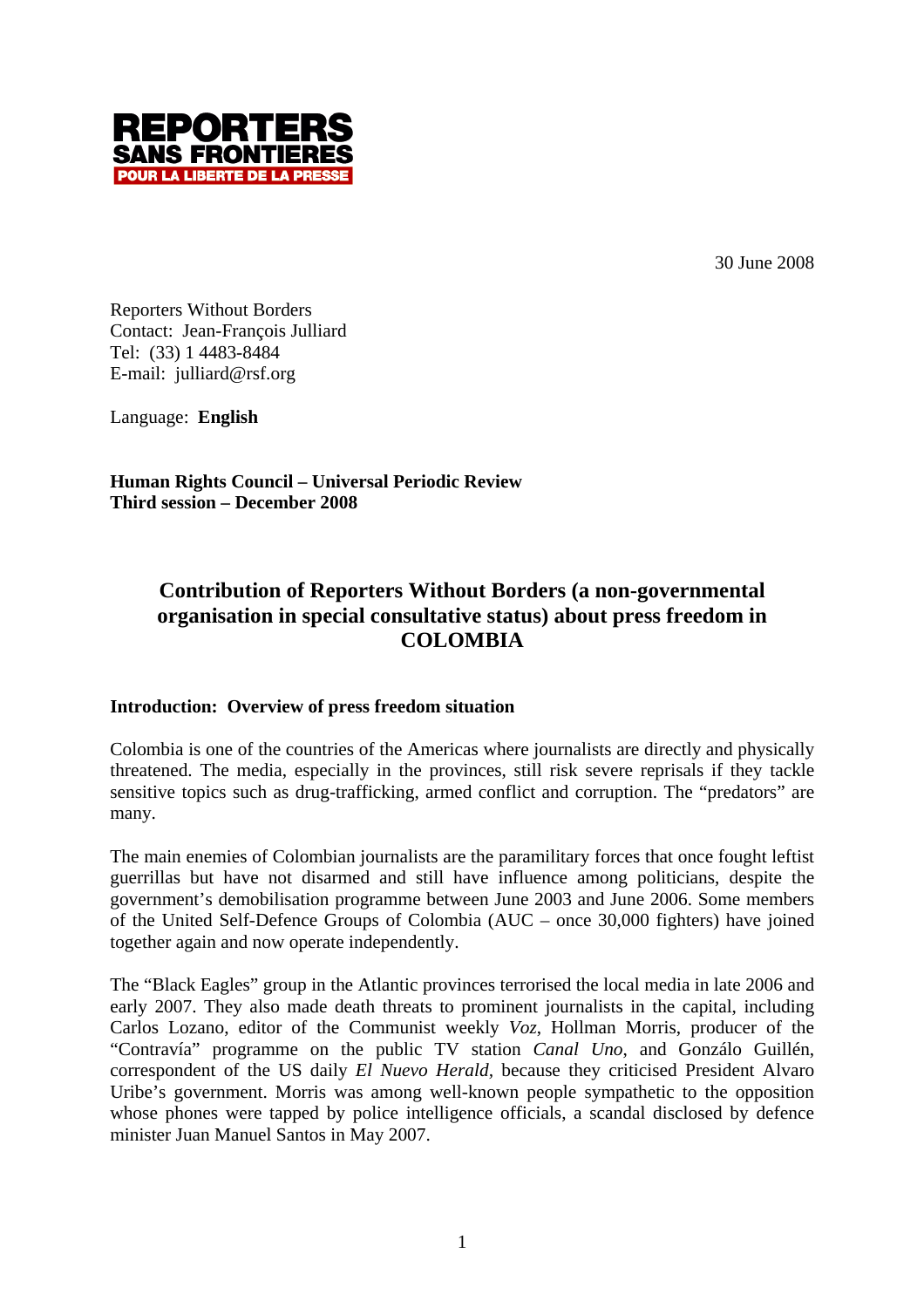Colombian correspondents of the Latin American TV station *Telesur,* founded by Venezuelan President Hugo Chávez in 2005, received threats from the Colombian army after the Uribe government accused Chávez of tolerating guerrillas of the Revolutionary Armed Forces of Colombia (FARC). Several journalists, including Pedro Cárdenas, editor of the magazine *La Verdad,* and Rafael Gallego, head of community radio station *Ecos de Tiquisio,* were threatened by paramilitaries. Threats to journalists increased in the northeastern department of Santander in the first quarter of 2008.

The guerrillas are also a threat to journalists despite the military setbacks suffered by the FARC in early 2008. The other main guerrilla group, the National Liberation Army (ELN), kidnapped freelance journalist Mario Alfonso Puello and two other people in the northern department of La Guajira on 17 February for unknown reasons. Antonio Macías Carrera, of *Radio Surcolombiana* and also a town councillor, was shot dead on 9 February in Algeciras, in the southeastern departement of Huila, where the FARC has often attacked media offices. Those responsible have not been found and the motive for the killing is unknown.

Fewer journalists have been killed during Uribe's eight-year rule and only one of the six deaths in 2007 was apparently because of journalistic work. But more and more journalists are fleeing their home regions or the country itself as soon as they get death threats. Seven fled in 2006, six in 2007 and three so far this year.

### **1. Online freedom**

No specific data but the situation is generally satisfactory.

## **2. Government steps to improve the situation**

Five journalists obtained protection in 2007 under the Organisation of American States (OAS) journalists protection programme, that includes the police human rights group (GRUDH), which has 64 offices around the country and is headquartered in Bogota. The programme involves constant knowledge of the whereabouts of threatened journalists and routine surveillance of them. "Security packages" (partial surveillance, bodyguards and bulletproof vehicles) can also be provided by the interior and justice ministry. But most journalists involved say they do not trust the authorities.

# **3. Working with non-governmental organisations (NGO)**

FLIP, a Reporters Without Borders partner organisation founded in 1996, set up an alert and protection network (RAP) for journalists in 1998, operated by 12 correspondents around the country. Since 2000, FLIP has been among the organisations consulted by the government's journalist protection programme.

### **4. Recommendations**

- Demobilisation of armed groups should continue, with effective disarmament and reincorporation of their members into civilian life.

- The police human rights group should have enough staff and money to both protect journalists and investigate threats to them, as agreed with the Inter-American Commission on Human Rights (IAHRC).